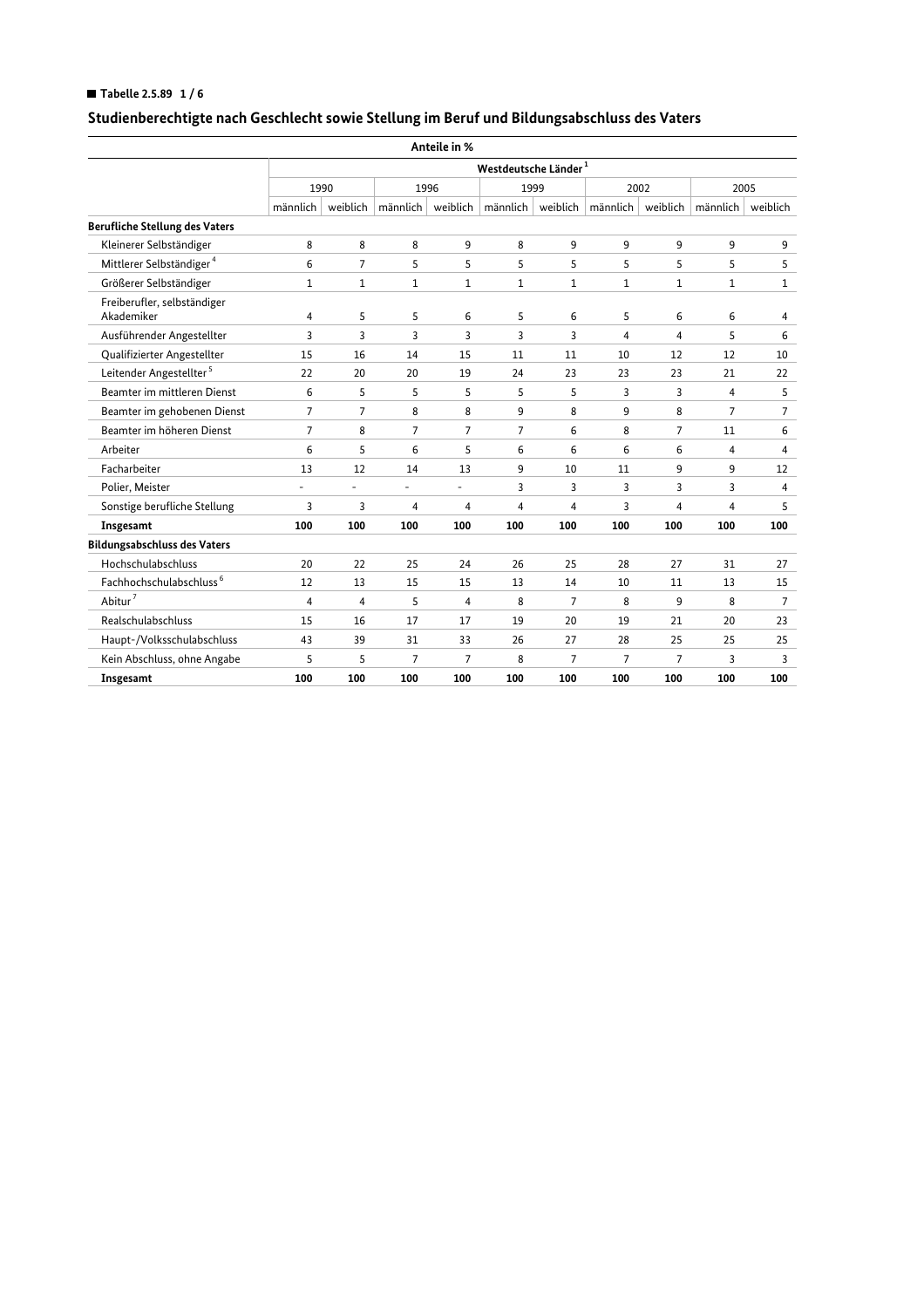## Tabelle 2.5.89  $2/6$

|                                           |                |                                  | Anteile in %   |                |                |                |                |                |  |  |  |  |  |
|-------------------------------------------|----------------|----------------------------------|----------------|----------------|----------------|----------------|----------------|----------------|--|--|--|--|--|
|                                           |                | Westdeutsche Länder <sup>1</sup> |                |                |                |                |                |                |  |  |  |  |  |
|                                           |                | 2006                             |                | 2008           |                | 2010           | $2012^3$       |                |  |  |  |  |  |
|                                           | männlich       | weiblich                         | männlich       | weiblich       | männlich       | weiblich       | männlich       | weiblich       |  |  |  |  |  |
| <b>Berufliche Stellung des Vaters</b>     |                |                                  |                |                |                |                |                |                |  |  |  |  |  |
| Kleinerer Selbständiger                   | 9              | 9                                | 9              | 8              | 9              | 10             | 9              | 10             |  |  |  |  |  |
| Mittlerer Selbständiger <sup>4</sup>      | 4              | 4                                | 6              | 5              | 5              | 6              | 6              | 5              |  |  |  |  |  |
| Größerer Selbständiger                    | $\mathbf{1}$   | $\mathbf{1}$                     | $\mathbf{1}$   | $\mathbf{1}$   | $\mathbf{1}$   | $\mathbf{1}$   | $\mathbf{1}$   | $\mathbf{1}$   |  |  |  |  |  |
| Freiberufler, selbständiger<br>Akademiker | 5              | 5                                | 4              | 4              | 4              | 4              | 3              | 3              |  |  |  |  |  |
| Ausführender Angestellter                 | 5              | 6                                | 5              | $\overline{7}$ | 5              | $\overline{7}$ | $\overline{7}$ | 9              |  |  |  |  |  |
| Qualifizierter Angestellter               | 12             | 13                               | 11             | 12             | 11             | 13             | 12             | 14             |  |  |  |  |  |
| Leitender Angestellter <sup>5</sup>       | 26             | 23                               | 28             | 26             | 30             | 26             | 29             | 26             |  |  |  |  |  |
| Beamter im mittleren Dienst               | 3              | 3                                | 4              | 3              | 3              | 4              | 3              | 3              |  |  |  |  |  |
| Beamter im gehobenen Dienst               | $\overline{7}$ | 8                                | 6              | 6              | $\overline{7}$ | 5              | 6              | 6              |  |  |  |  |  |
| Beamter im höheren Dienst                 | 6              | 4                                | 5              | 3              | 4              | 3              | 3              | 3              |  |  |  |  |  |
| Arbeiter                                  | 3              | 5                                | 5              | 5              | $\overline{4}$ | 5              | $\overline{4}$ | 5              |  |  |  |  |  |
| Facharbeiter                              | 12             | 10                               | 12             | 13             | 12             | 11             | 11             | 10             |  |  |  |  |  |
| Polier, Meister                           | 4              | $\overline{4}$                   | 3              | 4              | 3              | 3              | 3              | 3              |  |  |  |  |  |
| Sonstige berufliche Stellung              | 4              | 5                                | $\overline{2}$ | $\overline{2}$ | $\overline{2}$ | 3              | $\overline{2}$ | 3              |  |  |  |  |  |
| Insgesamt                                 | 100            | 100                              | 100            | 100            | 100            | 100            | 100            | 100            |  |  |  |  |  |
| <b>Bildungsabschluss des Vaters</b>       |                |                                  |                |                |                |                |                |                |  |  |  |  |  |
| Hochschulabschluss                        | 33             | 29                               | 29             | 25             | 31             | 26             | 29             | 26             |  |  |  |  |  |
| Fachhochschulabschluss <sup>6</sup>       | 15             | 14                               | 15             | 11             | 12             | 13             | 13             | 13             |  |  |  |  |  |
| Abitur <sup>7</sup>                       | 6              | $\overline{7}$                   | $\overline{7}$ | 9              | 9              | 8              | 8              | $\overline{7}$ |  |  |  |  |  |
| Realschulabschluss                        | 19             | 18                               | 21             | 22             | 21             | 23             | 23             | 23             |  |  |  |  |  |
| Haupt-/Volksschulabschluss                | 23             | 27                               | 23             | 28             | 24             | 25             | 22             | 27             |  |  |  |  |  |
| Kein Abschluss, ohne Angabe               | 4              | 4                                | 5              | 5              | 3              | 4              | 4              | 5              |  |  |  |  |  |
| Insgesamt                                 | 100            | 100                              | 100            | 100            | 100            | 100            | 100            | 100            |  |  |  |  |  |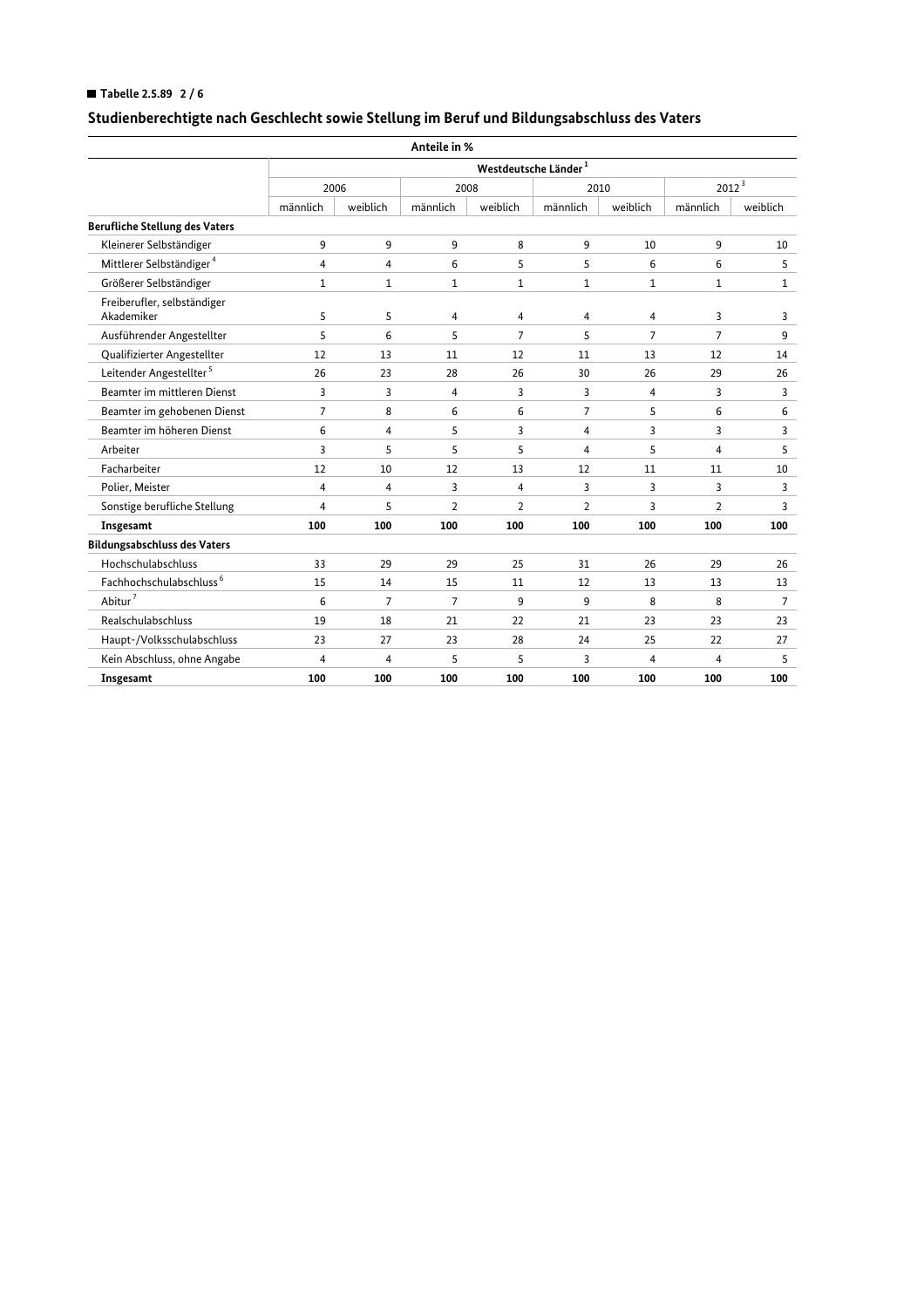## ■ Tabelle 2.5.89  $3/6$

|                                           |                          |                                    |                | Anteile in %   |                                           |                |                |                |                |                |  |  |  |
|-------------------------------------------|--------------------------|------------------------------------|----------------|----------------|-------------------------------------------|----------------|----------------|----------------|----------------|----------------|--|--|--|
|                                           |                          | Ostdeutsche Länder $^{\mathrm{2}}$ |                |                |                                           |                |                |                |                |                |  |  |  |
|                                           |                          | 1990                               |                | 1996           |                                           | 1999           | 2002           |                |                | 2005           |  |  |  |
|                                           | $m$ ännlich              |                                    |                |                | weiblich   männlich   weiblich   männlich | weiblich       | männlich       | weiblich       | männlich       | weiblich       |  |  |  |
| <b>Berufliche Stellung des Vaters</b>     |                          |                                    |                |                |                                           |                |                |                |                |                |  |  |  |
| Kleinerer Selbständiger                   | -                        | $\overline{\phantom{a}}$           | 12             | $\overline{7}$ | 9                                         | 9              | 10             | 10             | 14             | 9              |  |  |  |
| Mittlerer Selbständiger <sup>4</sup>      | 13                       | 15                                 | 4              | 4              | 4                                         | 5              | 5              | 5              | $\overline{2}$ | 3              |  |  |  |
| Größerer Selbständiger                    | ä,                       | ä,                                 | $\mathbf{1}$   | 0              | 0                                         | $\mathbf{1}$   | 1              | 0              | 1              | 1              |  |  |  |
| Freiberufler, selbständiger<br>Akademiker | 2                        | 2                                  | 6              | 4              | 3                                         | 3              | 3              | 3              | 4              | 4              |  |  |  |
| Ausführender Angestellter                 | 4                        | 4                                  | 6              | 8              | 6                                         | 8              | $\overline{7}$ | 8              | 7              | 11             |  |  |  |
| Qualifizierter Angestellter               | 36                       | 34                                 | 21             | 22             | 13                                        | 12             | 11             | 13             | 10             | 15             |  |  |  |
| Leitender Angestellter <sup>5</sup>       | 24                       | 21                                 | 15             | 15             | 24                                        | 19             | 22             | 20             | 16             | 15             |  |  |  |
| Beamter im mittleren Dienst               | $\overline{\phantom{0}}$ | ä,                                 | 1              | 1              | 2                                         | $\overline{2}$ | 1              | 2              | 3              | 3              |  |  |  |
| Beamter im gehobenen Dienst               | $\overline{\phantom{0}}$ | $\overline{\phantom{a}}$           | 3              | $\overline{2}$ | 3                                         | $\overline{2}$ | 3              | 3              | 3              | $\overline{2}$ |  |  |  |
| Beamter im höheren Dienst                 | $\overline{\phantom{0}}$ | $\overline{\phantom{a}}$           | 2              | 1              | $\mathbf{1}$                              | $\mathbf{1}$   | 3              | $\overline{2}$ | 3              | $\overline{2}$ |  |  |  |
| Arbeiter                                  | $\overline{2}$           | $\overline{2}$                     | $\overline{4}$ | 3              | $\overline{4}$                            | 5              | 5              | 6              | $\overline{2}$ | 3              |  |  |  |
| Facharbeiter                              | 19                       | 22                                 | 20             | 28             | 18                                        | 22             | 20             | 19             | 25             | 20             |  |  |  |
| Polier, Meister                           | $\overline{\phantom{0}}$ | ä,                                 |                | ٠              | 6                                         | 5              | 5              | 4              | 6              | 6              |  |  |  |
| Sonstige berufliche Stellung              | 0                        | 0                                  | 5              | 5              | $\overline{7}$                            | 6              | 4              | 5              | 4              | 6              |  |  |  |
| Insgesamt                                 | 100                      | 100                                | 100            | 100            | 100                                       | 100            | 100            | 100            | 100            | 100            |  |  |  |
| <b>Bildungsabschluss des Vaters</b>       |                          |                                    |                |                |                                           |                |                |                |                |                |  |  |  |
| Hochschulabschluss                        | 45                       | 41                                 | 27             | 25             | 27                                        | 24             | 31             | 26             | 31             | 28             |  |  |  |
| Fachhochschulabschluss <sup>6</sup>       | 22                       | 22                                 | 24             | 21             | 18                                        | 17             | 12             | 10             | 11             | 12             |  |  |  |
| Abitur $^7$                               | $\mathbf{1}$             | $\overline{2}$                     | 3              | 3              | $\overline{7}$                            | 5              | $\overline{7}$ | $\overline{7}$ | 8              | 8              |  |  |  |
| Realschulabschluss                        | 17                       | 17                                 | 32             | 37             | 30                                        | 35             | 39             | 43             | 42             | 45             |  |  |  |
| Haupt-/Volksschulabschluss                | 12                       | 13                                 | 9              | 9              | 8                                         | 9              | 6              | 7              | 6              | 5              |  |  |  |
| Kein Abschluss, ohne Angabe               | 3                        | 4                                  | 5              | 5              | 10                                        | 10             | 5              | $\overline{7}$ | $\overline{2}$ | $\overline{2}$ |  |  |  |
| Insgesamt                                 | 100                      | 100                                | 100            | 100            | 100                                       | 100            | 100            | 100            | 100            | 100            |  |  |  |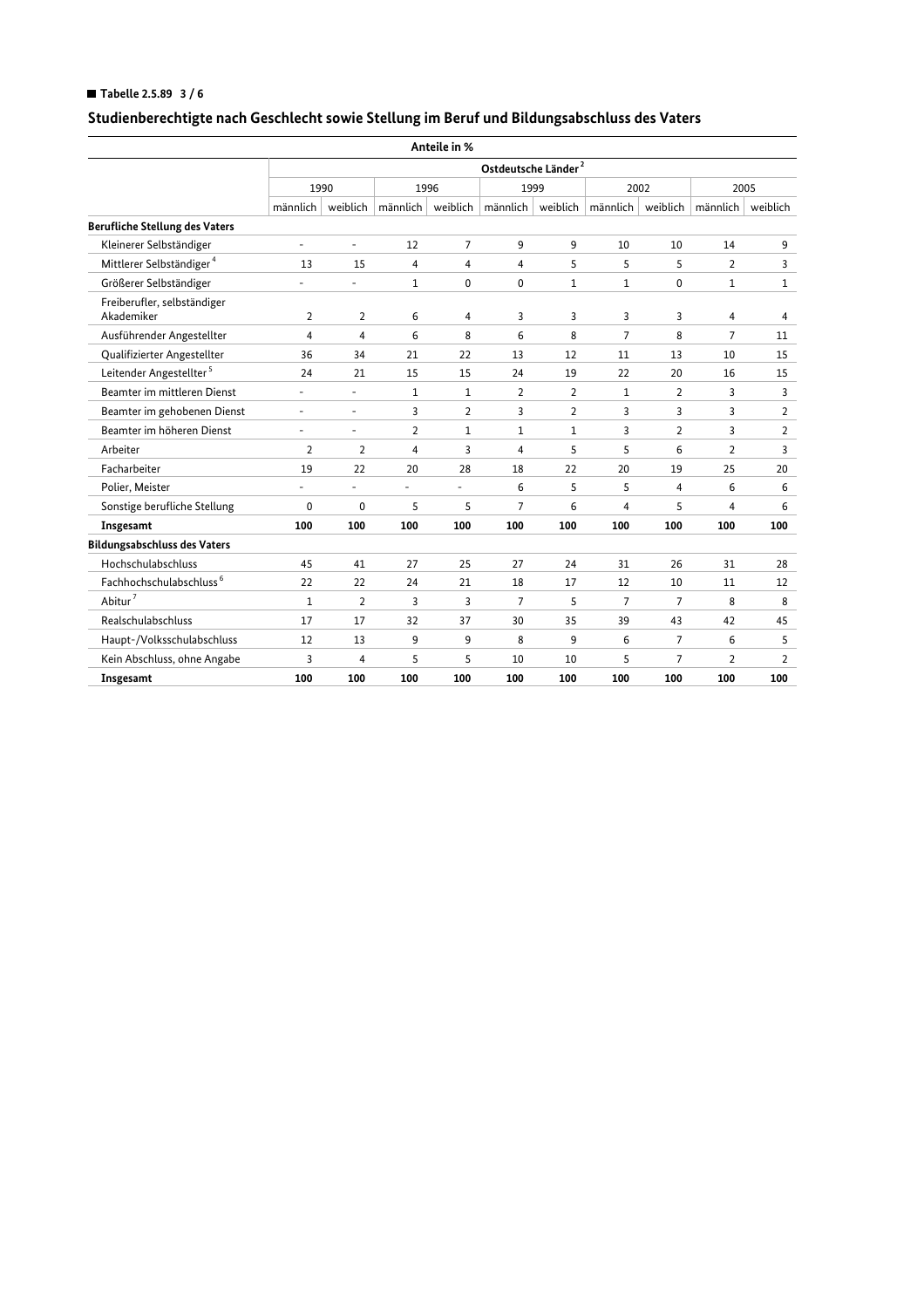## ■ Tabelle 2.5.89  $4/6$

|                                           |                |                | Anteile in %   |                |                                 |                |                   |                   |  |
|-------------------------------------------|----------------|----------------|----------------|----------------|---------------------------------|----------------|-------------------|-------------------|--|
|                                           |                |                |                |                | Ostdeutsche Länder <sup>2</sup> |                |                   |                   |  |
|                                           |                | 2006           |                | 2008           | 2010                            |                | 2012 <sup>3</sup> |                   |  |
|                                           | männlich       | weiblich       | männlich       | weiblich       | männlich                        | weiblich       | männlich          | weiblich          |  |
| <b>Berufliche Stellung des Vaters</b>     |                |                |                |                |                                 |                |                   |                   |  |
| Kleinerer Selbständiger                   | 11             | 12             | 10             | 10             | 12                              | 11             | 10                | $12 \overline{ }$ |  |
| Mittlerer Selbständiger <sup>4</sup>      | $\overline{2}$ | 3              | 4              | 4              | 3                               | 4              | 4                 | 4                 |  |
| Größerer Selbständiger                    | 0              | 0              | 0              | $\mathbf{1}$   | $\mathbf{1}$                    | $\mathbf{1}$   | $\mathbf{1}$      | $\mathbf{1}$      |  |
| Freiberufler, selbständiger<br>Akademiker | 2              | 3              | 4              | 4              | 3                               | 3              | 4                 | 5                 |  |
| Ausführender Angestellter                 | 9              | 10             | 8              | 12             | 11                              | 12             | 10                | 13                |  |
| Qualifizierter Angestellter               | 14             | 15             | 9              | 13             | 13                              | 12             | 12                | 11                |  |
| Leitender Angestellter <sup>5</sup>       | 22             | 17             | 21             | 18             | 18                              | 19             | 21                | 18                |  |
| Beamter im mittleren Dienst               | 1              | 3              | 2              | 2              | $\overline{2}$                  | 2              | 3                 | $\overline{2}$    |  |
| Beamter im gehobenen Dienst               | 3              | 3              | 7              | 3              | 3                               | 4              | 4                 | $\overline{4}$    |  |
| Beamter im höheren Dienst                 | $\overline{2}$ | $\mathbf{1}$   | 3              | $\overline{2}$ | $\overline{2}$                  | $\overline{2}$ | 3                 | $\overline{2}$    |  |
| Arbeiter                                  | 4              | 4              | 3              | $\overline{2}$ | 4                               | 4              | $\overline{2}$    | 5                 |  |
| Facharbeiter                              | 21             | 20             | 22             | 21             | 21                              | 18             | 18                | 15                |  |
| Polier, Meister                           | 5              | 3              | 4              | 5              | 4                               | 4              | 5                 | 3                 |  |
| Sonstige berufliche Stellung              | 5              | $\overline{7}$ | $\overline{2}$ | 4              | $\overline{4}$                  | 4              | 3                 | 5                 |  |
| Insgesamt                                 | 100            | 100            | 100            | 100            | 100                             | 100            | 100               | 100               |  |
| <b>Bildungsabschluss des Vaters</b>       |                |                |                |                |                                 |                |                   |                   |  |
| Hochschulabschluss                        | 30             | 29             | 31             | 27             | 24                              | 23             | 31                | 27                |  |
| Fachhochschulabschluss <sup>6</sup>       | 16             | 14             | 15             | 10             | 15                              | 12             | 12                | 11                |  |
| Abitur <sup>7</sup>                       | 5              | 5              | 6              | 6              | $\overline{4}$                  | 5              | 6                 | 5                 |  |
| Realschulabschluss                        | 38             | 44             | 39             | 46             | 47                              | 48             | 40                | 47                |  |
| Haupt-/Volksschulabschluss                | 7              | 6              | 4              | 6              | 6                               | 7              | 9                 | 6                 |  |
| Kein Abschluss, ohne Angabe               | 4              | 3              | 6              | 5              | 4                               | 4              | 3                 | 5                 |  |
| Insgesamt                                 | 100            | 100            | 100            | 100            | 100                             | 100            | 100               | 100               |  |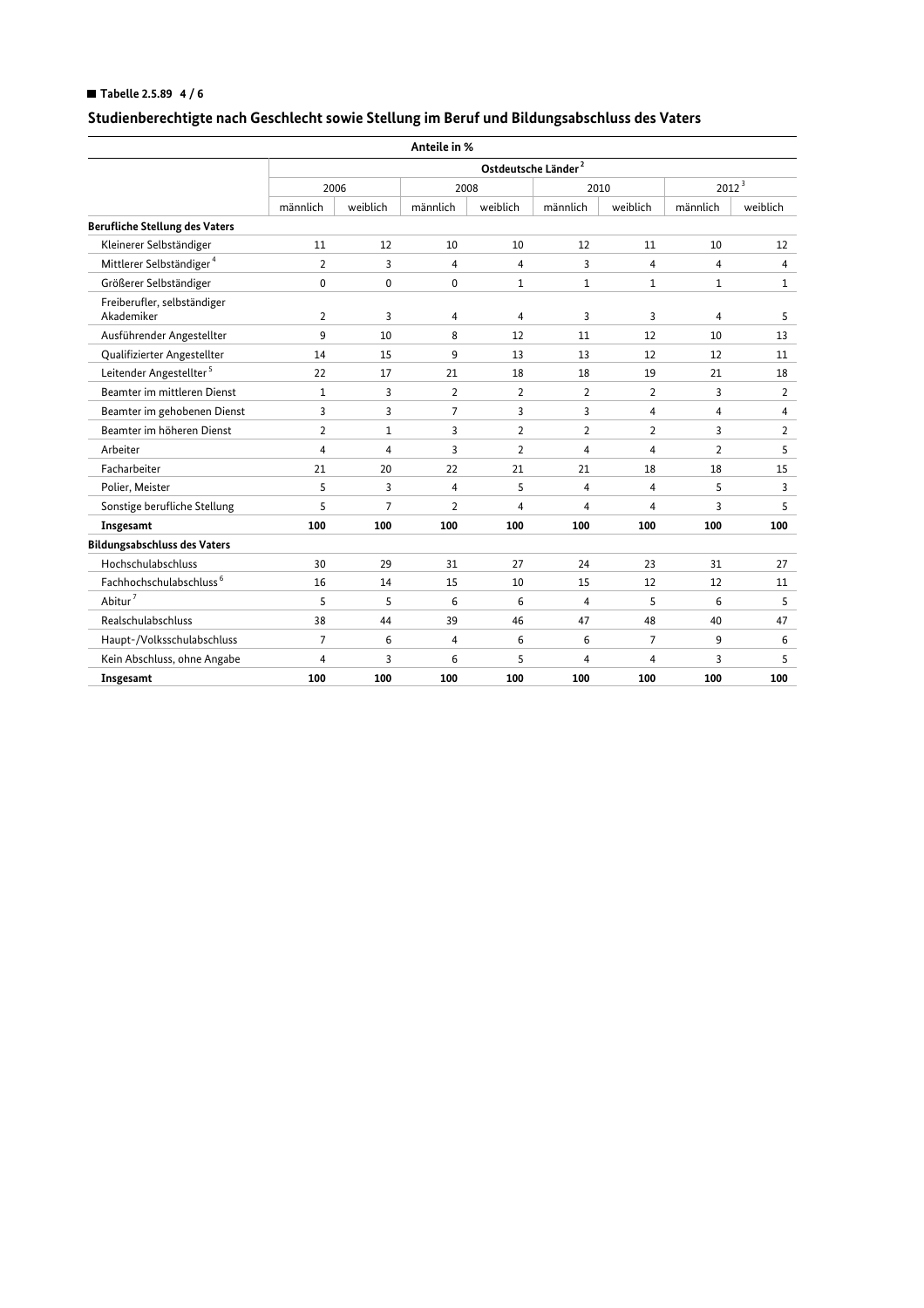## ■ Tabelle 2.5.89  $5/6$

|                                           |                |                  |                                 | Anteile in %   |                |                |                |                |          |                |  |  |  |
|-------------------------------------------|----------------|------------------|---------------------------------|----------------|----------------|----------------|----------------|----------------|----------|----------------|--|--|--|
|                                           |                | Länder insgesamt |                                 |                |                |                |                |                |          |                |  |  |  |
|                                           |                | 1990             |                                 | 1996           |                | 1999           | 2002           |                |          | 2005           |  |  |  |
|                                           | $m$ ännlich    |                  | weiblich $\mid$ männlich $\mid$ | weiblich       | männlich       | weiblich       | männlich       | weiblich       | männlich | weiblich       |  |  |  |
| <b>Berufliche Stellung des Vaters</b>     |                |                  |                                 |                |                |                |                |                |          |                |  |  |  |
| Kleinerer Selbständiger                   | 6              | 6                | 9                               | 9              | 9              | 9              | 9              | 9              | 10       | 9              |  |  |  |
| Mittlerer Selbständiger <sup>4</sup>      | $\overline{7}$ | 8                | 5                               | $\overline{4}$ | 5              | 5              | 5              | 5              | 4        | 5              |  |  |  |
| Größerer Selbständiger                    | 1              | 1                | 1                               | 1              | 1              | 1              | 1              | 1              | 1        | 1              |  |  |  |
| Freiberufler, selbständiger<br>Akademiker | 3              | 4                | 5                               | 5              | 5              | 5              | 4              | 5              | 6        | 4              |  |  |  |
| Ausführender Angestellter                 | 3              | 3                | 3                               | 4              | 4              | 4              | 4              | 5              | 6        | 7              |  |  |  |
| Qualifizierter Angestellter               | 19             | 20               | 16                              | 17             | 11             | 11             | 10             | 13             | 12       | 11             |  |  |  |
| Leitender Angestellter <sup>5</sup>       | 22             | 21               | 19                              | 18             | 24             | 23             | 23             | 23             | 20       | 21             |  |  |  |
| Beamter im mittleren Dienst               | 4              | 4                | 4                               | 4              | 5              | $\overline{4}$ | 3              | 3              | 4        | 4              |  |  |  |
| Beamter im gehobenen Dienst               | 5              | 6                | $\overline{7}$                  | 6              | 8              | $\overline{7}$ | 8              | $\overline{7}$ | 6        | 6              |  |  |  |
| Beamter im höheren Dienst                 | 6              | 6                | 6                               | 5              | 6              | 5              | $\overline{7}$ | 6              | 9        | 5              |  |  |  |
| Arbeiter                                  | 5              | 5                | 6                               | 5              | 5              | 6              | 6              | 6              | 3        | $\overline{4}$ |  |  |  |
| Facharbeiter                              | 15             | 14               | 15                              | 17             | 11             | 12             | 12             | 11             | 12       | 14             |  |  |  |
| Polier, Meister                           | ä,             | ä,               |                                 | ä,             | 3              | 4              | 4              | 3              | 4        | 5              |  |  |  |
| Sonstige berufliche Stellung              | 3              | 3                | 5                               | 4              | 4              | 4              | 3              | 4              | 4        | 5              |  |  |  |
| Insgesamt                                 | 100            | 100              | 100                             | 100            | 100            | 100            | 100            | 100            | 100      | 100            |  |  |  |
| <b>Bildungsabschluss des Vaters</b>       |                |                  |                                 |                |                |                |                |                |          |                |  |  |  |
| Hochschulabschluss                        | 24             | 26               | 25                              | 24             | 27             | 25             | 29             | 27             | 31       | 27             |  |  |  |
| Fachhochschulabschluss <sup>6</sup>       | 15             | 16               | 16                              | 16             | 14             | 15             | 11             | 11             | 11       | 12             |  |  |  |
| Abitur $^7$                               | $\overline{4}$ | 4                | 5                               | 4              | $\overline{7}$ | $\overline{7}$ | 8              | 9              | 7        | $\overline{7}$ |  |  |  |
| Realschulabschluss                        | 15             | 16               | 19                              | 22             | 21             | 23             | 22             | 25             | 25       | 28             |  |  |  |
| Haupt-/Volksschulabschluss                | 37             | 34               | 27                              | 28             | 23             | 23             | 24             | 22             | 21       | 21             |  |  |  |
| Kein Abschluss, ohne Angabe               | 5              | 5                | $\overline{7}$                  | $\overline{7}$ | 9              | 8              | 6              | $\overline{7}$ | 6        | 6              |  |  |  |
| Insgesamt                                 | 100            | 100              | 100                             | 100            | 100            | 100            | 100            | 100            | 100      | 100            |  |  |  |